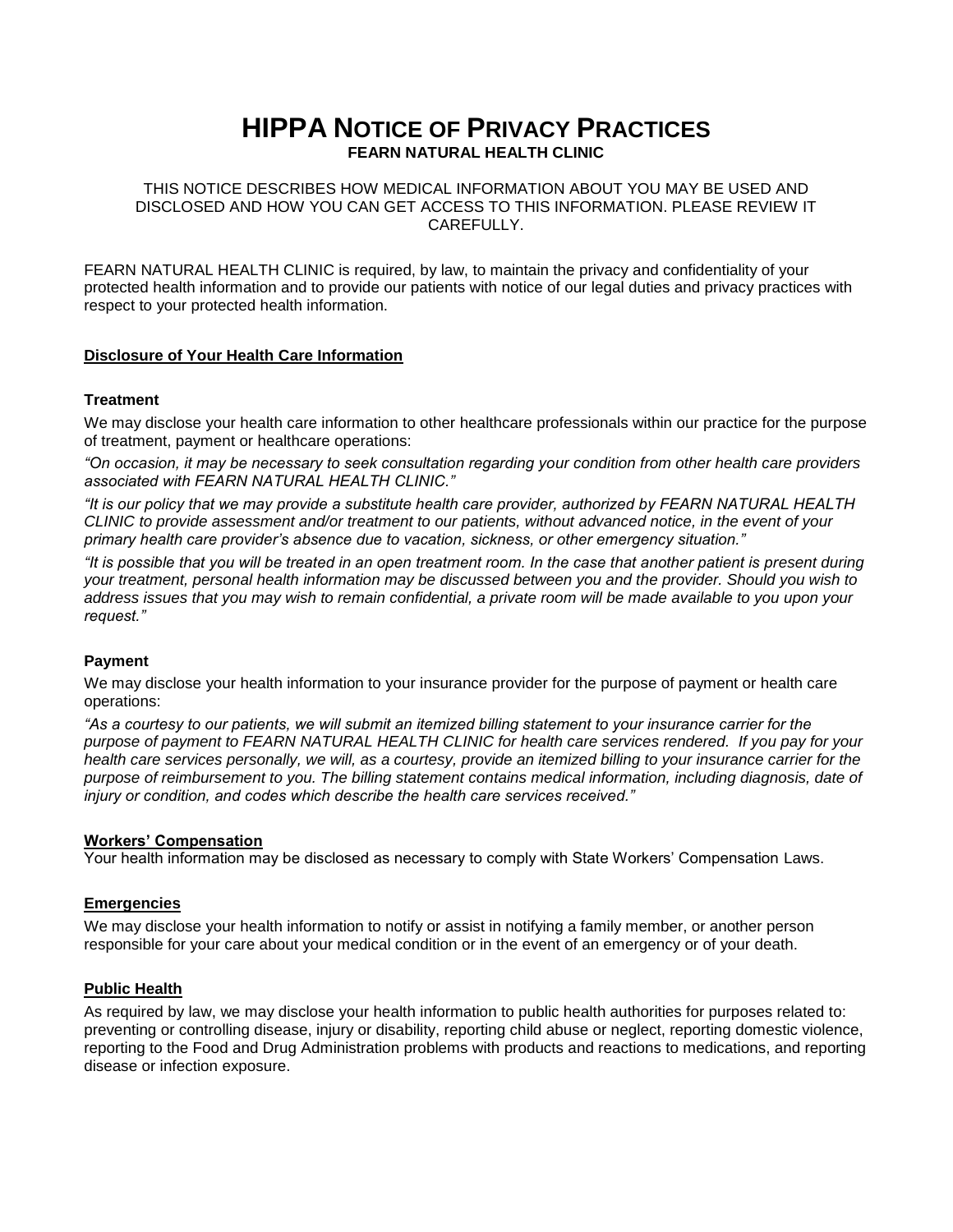# **Judicial and Administrative Proceedings**

We may disclose your health information in the course of any administrative or judicial proceeding.

# **Law Enforcement**

We may disclose your health information to a law enforcement official for purposes such as identifying or locating a suspect, fugitive, material witness or missing person, complying with a court order or subpoena, and other law enforcement purposes.

# **Deceased Persons**

We may disclose your health information to coroners or medical examiners.

# **Organ Donation**

We may disclose your health information to organizations involved in procuring, banking, or transplanting organs and tissues.

### **Research**

We may disclose your health information to researchers conducting research that has been approved by an Institutional Review Board.

# **Public Safety**

It may be necessary to disclose your health information to appropriate persons in order to prevent or lessen a serious and imminent threat to the health or safety of a particular person or to the general public.

# **Specialized Government Agencies**

We may disclose your health information for military, national security, prisoner and government benefits purposes.

### **Marketing**

We may contact you for educational, marketing, or fundraising purposes, as described below: *"As a courtesy to our patients, it is our policy to call your home on the evening prior to your scheduled appointment to remind you of your appointment time. If you are not at home, we leave a reminder message on your answering machine or with the person answering the phone. No personal health information will be disclosed during this recording or message other than the date and time of your scheduled appointment along with a request to call our Fearn Natural Health Clinic if you need to cancel or reschedule your appointment."*

*"Postcards are mailed as another method for reminding our patients of their appointments."*

*"As part of our responsibility to educate our patients about chiropractic and massage therapy we often send postcards, newsletters, e-mails, promotions, and personal letters by mail."*

*"We post pictures of our patients on our wall of Chiropractic Stars as well as voluntarily submitted testimonial letters."*

*"It is our practice to participate in charitable events to raise awareness, food donations, gifts, money, etc. During these times, we may send you a letter, post card, invitation or call your home to invite you to participate in the charitable activity. We will provide you with information about the type of activity, the dates and times, and*  request your participation in such an event. It is not our policy to disclose any personal health information about *your condition for the purpose of The FEARN NATURAL HEALTH CLINIC sponsored fund-raising events."*